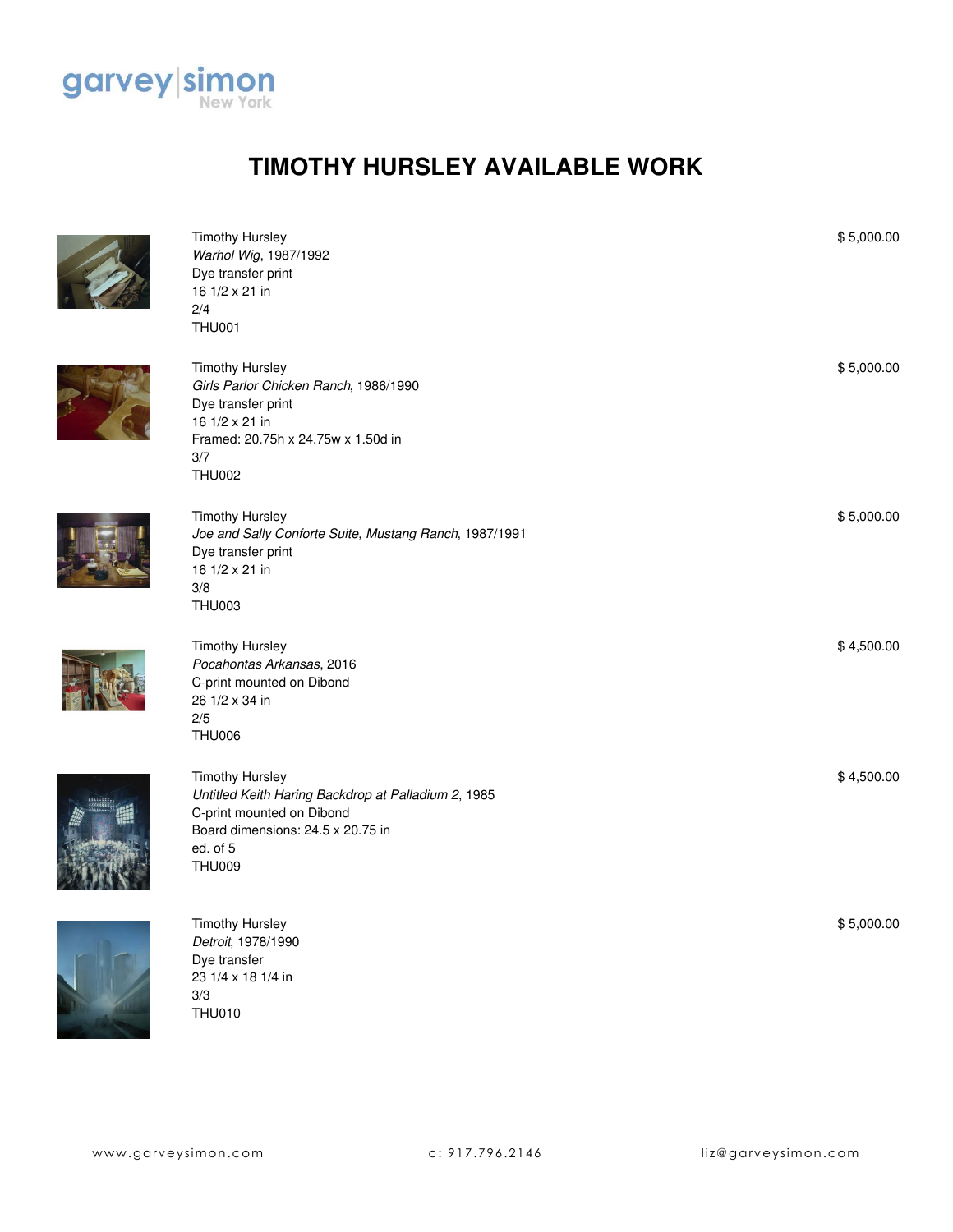



Timothy Hursley *Bobbie's Buckeye Bar, Tonopah, Nevada*, 1987/1990 Dye transfer print 16.50h x 21w in 1/5 THU011



Timothy Hursley *Chicken Ranch Parlor, Pahrump, Nevada*, 1986/1990 Dye transfer print 16.50h x 21w in 1/7 THU015



Timothy Hursley *Sheri's Ranch, Pahrump, Nevada*, 1985/1990 Dye transfer print 21.50h x 16.50w in 4/5 THU016



Timothy Hursley *Alabama Silo, Hale County, Alabama*, 2008 C-print mounted on Dibond 23.50h x 60w in Framed: 24.50h x 61w in 1/5 THU024



Timothy Hursley *Alberta and Shepard Bryant, Hay Bale House, Masons Bend, AL*, 2001 C-print mounted on Dibond 15.50h x 20w in 3/5 THU026



Timothy Hursley *Desert Doll House, Hawthorne, Nevada*, 1987/1990 Dye transfer print 16.50h x 21w in 1/7 THU028

\$ 5,000.00

\$ 5,000.00

\$ 5,000.00

\$ 6,000.00

\$ 4,500.00

\$ 5,000.00